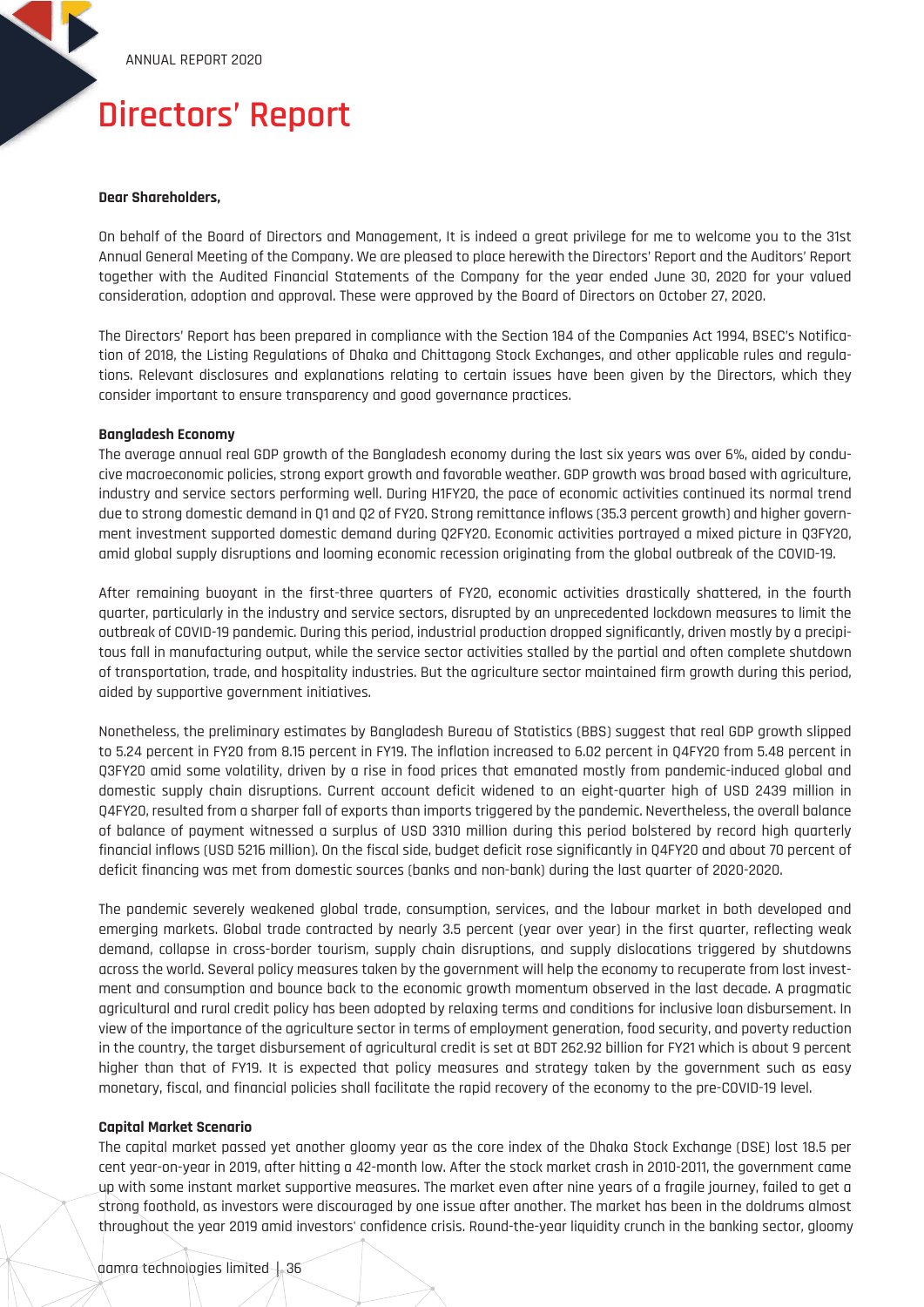

macroeconomic outlook, soaring non-performing loans, some policy changes and foreign investors' pulling funds out of the market worsened the situation. The financial sector remained volatile with liquidity crunch while soaring interest rate, huge non-performing loans and pressure on the exchange rate spilled over into the capital market.

The index was hovering between 4,390 and 5, 950 points during the year. The index reached highest at 5,950 on January 24 while dipping to 42-month low to 4,390 on December 24 amid lack of institutional investor participation. Market capitalization of the prime bourse also shed 13.22 per cent in the outgoing year to Tk. 3,395 billion. The daily turnover, another important gauge, stood at Tk. 4.80 billion on an average, down by 13 per cent year-on-year, in 2019.

The port city's bourse, Chittagong Stock Exchange (CSE), also saw sharp fall in the outgoing year with its CSE All Share Price Index - CASPI -losing 2,854 points or 17.44 per cent to settle at 13,505 and the Selective Categories Index - CSCX -plunging 1,707 points or 17.25 per cent to finish the year at 8,187.

The stock market stepped into 2020 amid concern over the depressing macroeconomic outlook, lingering tussle between GP and telecom regulator over an audit claim and little hope of an immediate market recovery. Most surprising that the large-cap stocks, considered as blue chips, suffered most during the year as foreign investors' pulling funds out of the market that worsened the situation.

COVID-19 worsening the already worsened mood of investors. The key index of the Dhaka Stock Exchange (DSE), DSEX, fell to its lowest level since January 2013. The government announced a public holiday from March 25 that extended till May 30. Considered "Non-essential," the two stock markets were also closed down. Bangladesh remained the only country where the stock markets were closed for two months due to the coronavirus pandemic.The last two years and the current pandemic crisis has greatly hurt investors' confidence in the country's capital market. On the other hand, capital markets elsewhere stumbled a bit but reached record-high levels as investors remain hopeful for an economic recovery. The policymakers, particularly Bangladesh Securities and Exchange Commission (BSEC), should take steps to regain investors' confidence which may include developed bond market. A vibrant bond market can provide investors with a less risky asset. This can increase participation in the country's capital market. Moreover, the fixed coupon payment of bonds can increase investors' confidence in the market. On the other hand, corporations will have a low-cost alternative to banks for funding.

## **IT Industry**

The future of the world is digital economy. Digital economy accounts for \$12 trillion industry across the globe. In China, digital economy was worth \$5 trillion until last year. Digital economy is an idea that you can literally do everything digitally. Like, we use so many apps for so many services and the combined value of these products and services makes digital economy. Bangladesh has huge potential as the country has demographic dividend. The digital economy is relatively small in the country and has a lot of scope of penetration. Digital Bangladesh is now not a dream but a reality. People are taking 150 types of services from digital centers around the country. Some 10,500 entrepreneurs provide over 6.4 million services every month while 36 million beneficiaries are availing of e-services. The government has been working to bring the country's all people under internet coverage. At the early stage of the journey of Digital Bangladesh, only 0.3 per cent people had internet connection. Now, 60 per cent people are enjoying internet facilities. The government also emphasizing in providing high speed internet facilities besides bringing all people under internet facilities.

Rise of platform economy, digitalization, automation, robotics have been reshaping the globe. Rapid technological transformation will be a key feature of the economy well into the future. At the national, regional, and global level, frontier technologies are offering promising new opportunities, but are also introducing new policy challenges. The march of technological innovation has long boosted economic performance, improved efficiency, accelerated the pace of globalization, and transformed human society in the process. The digital revolution demands renewed policy cooperation at all levels of governance. After all, the latest wave of technological change is especially broad, and it is coming fast. It is fundamentally altering how goods, services, and ideas are exchanged. And as rapidly declining costs make digital technologies even more affordable and accessible, they will continue to transform people's lives and livelihoods.

Software and computing technology is transforming businesses in every industry around the world in a profound and fundamental way. The continued reduction in the unit cost of hardware, the explosion of network bandwidth, advanced software technologies and technology-enabled services are fuelling the rapid digitization of business processes and information. The digital revolution is cascading across industries, redefining customer expectations, automating core processes and enabling software-based disruptive market offerings and business models. This disruption is characterized by personalized user experiences, innovative products and services, increased business agility, extreme cost performance and a disintermediation of the supply chain. Leveraging technologies and models of the digital era to both extend the value of existing investments and, in parallel, transform and future-proof businesses, is increasingly becoming a top strategic imperative for business leaders.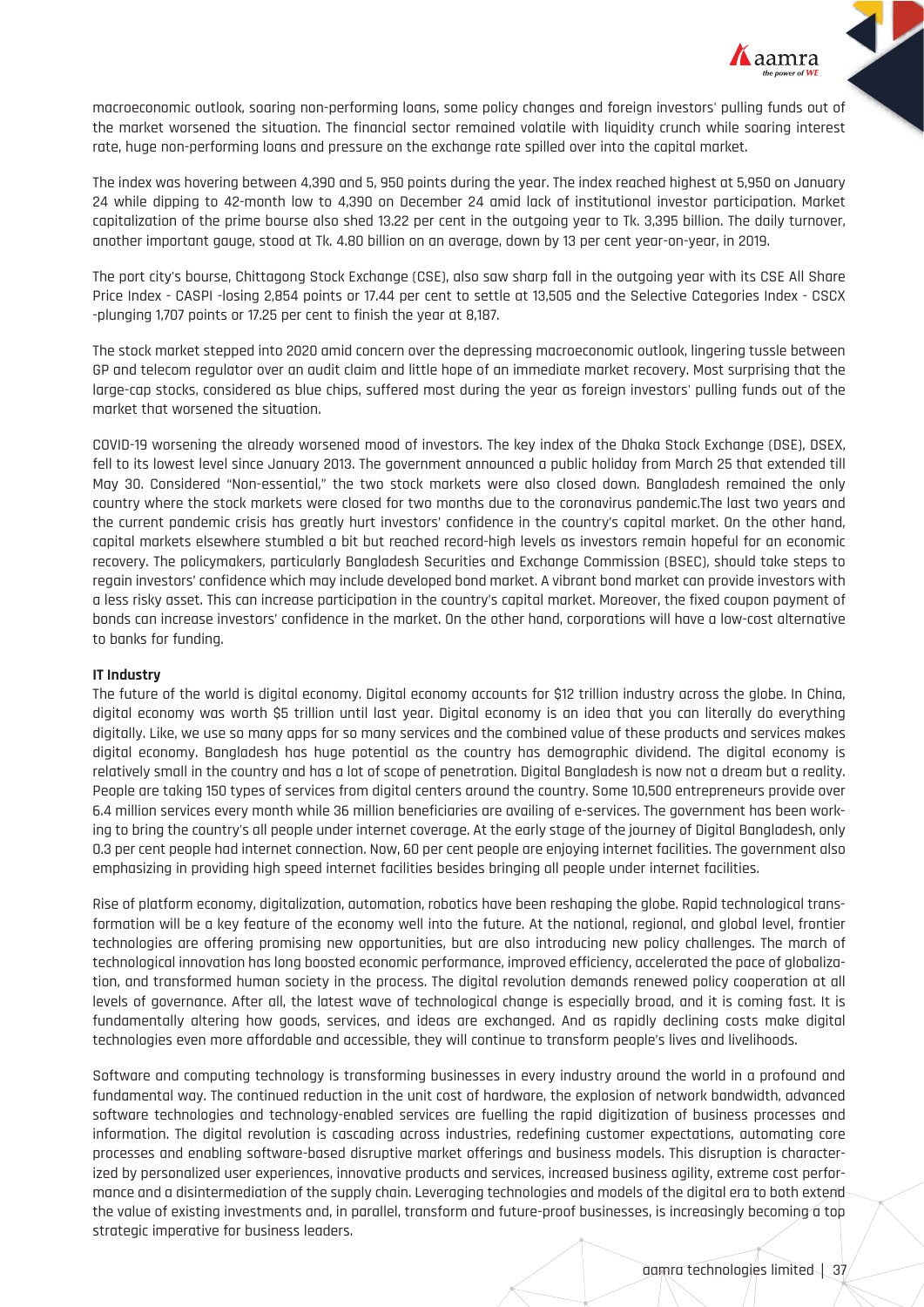From an IT perspective, the renewal translates to re-imagining human-machine interfaces, extracting value out of digitized data, building next-generation software applications and platforms, harnessing the efficiency of distributed cloud computing, modernizing legacy technology landscapes and strengthening information security and data privacy controls. The fast pace of technology change and the need for technology professionals who are highly skilled in both traditional and digital technology areas are driving businesses to rely on third parties to realize their business transformation. Several new technology solution and service providers have emerged over the years, offering different models for clients to consume their solution and service offerings such as data analytics companies, software as a service businesses, digital design boutiques, and specialty business process management firms.

While these developments present strong market opportunities for the IT industry, there is also an imperative need for IT services and solutions companies to transition from fast-commoditizing traditional service offerings, to attract and retain quality talent, to reimagine cost structures and leverage automation for increased productivity.

The COVID-19 pandemic has disrupted demand and supply chains across industries, negatively impacting the business of companies and driving the global economy towards a recession. Governments in several countries have imposed stringent lockdown in a bid to contain the spread of the disease. This in turn has forced companies to reconfigure how their employees work and how their core business processes are supported and delivered. These events could cause companies to pause and reprioritize their spending on technology and business process outsourcing. However, it is becoming evident that companies that have previously digitized their operations have been more resilient. Consequently, in the medium to long term, it is very likely that businesses will continue to spend on technology related initiatives with a greater focus on automation, remote working, cloud-based applications, optimization of legacy technology costs, etc. Several sectors are also seeking technology-based solutions immediately to tackle the health and economic crises – notably in healthcare, life sciences, banking, telecommunications and essential retail.

The COVID-19 impact possesses a unique challenge for the IT industry as it is only in its growth stage in Bangladesh. Industry insiders expect the overall revenue for the 2020 year to decrease by 20-25 percent due to the pandemic. The COVID-19 stands to wipe out 1.1 percent of Bangladesh's gross domestic product, resulting in 894,930 jobs being lost as per a projection of the Asian Development Bank. It is highly likely that the IT and digital industry will fall into this crunch along with the RMG industry. Undeniably, it'll be impossible to not feel the impact of the pandemic in any industry but precautionary and supportive policies will ensure the tech and digital industry will not be crippled in during and post COVID-19 economy. With the challenges now apparent for the IT and digital sector, it's crucial that the government pays significant attention to its third-engine during and post COVID Bangladesh.

Bangladesh is one of the top four countries in terms of 'improvement and remarkable growth' in digital economy in the last four years. Bangladesh currently consumes about 1,600 Gbps bandwidth, up from 970 Gbps a year ago and 300 Gbps in 2016. Internet usage during COVID had shot up 15 per cent in Bangladesh as people were increasingly relying on digital life for communication, work and entertainment to escape the doom and gloom brought on by the novel virus. Like other parts of the world, more aspects of the daily lives of the people in Bangladesh have moved online. More and more people were and are working from home as a result of the pandemic. People are using more and more internet-based services, watching movies, playing video games and browsing YouTube, pushing up overall internet bandwidth consumption. Many offices also switched to virtual alternatives to ensure the safety of their staff as well as keep their operations float. With these developments, the bandwidth use by corporate houses has declined but home consumption has surged more than 30 per cent.

#### **Industry outlook**

The COVID-19 pandemic will result in ICT spending in 2020 being flat compared to 2020 and kept afloat by growth in new technologies. In 2021 through 2023, overall ICT spending will grow by at least 5% annually due to continued expansion in new technologies while traditional ICT will continue to see growth that tracks GDP. Growth in traditional hardware, software and services will be driven by cloud and mobile and will maintain a stable share of overall business and consumer spending. While some categories are declining, businesses continue to leverage traditional technologies as major components of digital strategies.

Traditional hardware was one of the hardest hit segments of the ICT market by COVID-19. Traditional software continues to represent a major contribution to productivity and drives much of the economic benefit of ICT spending, while investments in mobile and cloud hardware have created new platforms which will enable the rapid deployment of new software tools and applications. There will continue to be some cannibalization of traditional IT services (outsourcing, in particular), but cloud and mobile also create opportunities for IT and business services firms as organizations seek help with their migration to new platforms and the integration of new digital strategies with existing operations and metrics. Digital transformation is set to drive a large proportion of growth in the next 5-10 years, which will continue to ensure steady demand for professional services.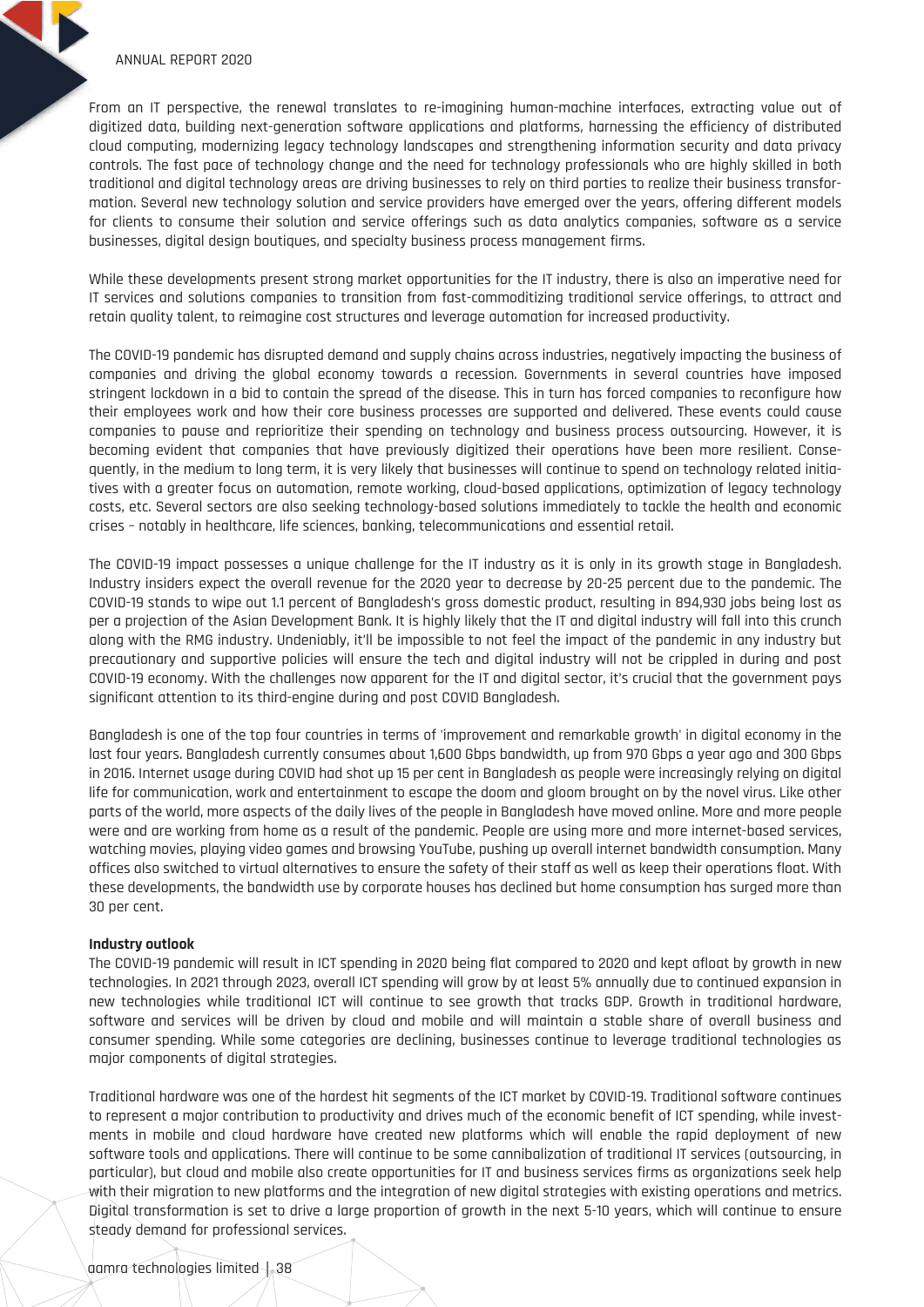

Information and communications technology (ICT) has been the driving force behind game-changing innovations and socioeconomic transformations, which are shaping our economy and society at multiple levels. New technological advancements, such as artificial intelligence, have been transforming the manufacturing and service sectors, and have ushered a plethora of innovations, which are changing the way people interact, work and live. ICT-enabled financial infrastructure, smart grids, disaster risk management, intelligent transport system and trade facilitation are just some of the examples that have become the critical backbone of our economy and society, built on the extensive, ubiquitous and seamless broadband connectivity. At another level, ICT plays a catalytic role in modernizing government services, and enhancing the quality of interactions with businesses and citizens, while enabling a whole range of socioeconomic applications and services. In this context, ICT has been increasingly recognized as an indispensable development enabler that contributes to and accelerates the achievement of the Sustainable Development Goals (SDGs).

In February 2018, the nation joined the 4G period but just 10 percent of mobile network users accepted the network up to 2019. Bangladesh Telecommunication Regulatory Commission (BTRC) has already confirmed plans for the country to introduce 5G in 2021 and will make it available in all districts by 2023. According to the GSMA, at the end of 2019 about 54 per cent of people in Bangladesh were using mobile phones, of which 25 percent had internet access. Only 6 per cent of Bangladesh's internet users will use 5G in 2025, while 4G will dominate the market with 46 percent of the total mobile users. 3G users will be 30 percent by the time and 18 per cent will only be wired to 2G.

Bangladesh currently consumes about 1,600 Gbps bandwidth, up from 970 Gbps a year ago and 300 Gbps in 2016. Of the total, BSCCL alone is supplying about 970 Gbps through its two undersea connections, while six international terrestrial cable operators are importing the rest from India. It should be noted that in most markets, especially in the emerging markets and smaller economies, retail service providers (RSPs), except incumbents, may not have the critical mass to purchase the lowest possible capacity link from transit providers. This, in turn, creates a cost imbalance between the incumbent and smaller RSPs. Reductions in infrastructure costs due to technological advances, as well as the development of broadband markets, pave the way for telecommunications market liberalization in many countries. The liberalization of international gateways is perceived as a way to enhance the quality of services while stimulating greater market efficiencies.

To support the generational shift and drive consumer engagement in the digital era, mobile operators will require hefty invest in their networks between 2020 and 2025 for 5G deployments. In Bangladesh, the 5G opportunity is longer term, largely because there is still a lot of room to grow for 4G (which is the dominant mobile technology across the country and will remain so for the foreseeable future). It is unclear whether consumers will pay more for a 5G service, particularly when 4G will meet their needs in the majority of cases. The focus for the markets is on getting 4G right and pushing advancements in areas such as identity, digital commerce and payments, and cross ecosystem collaboration to ensure 5G is launched at the right time under the right conditions to promote a sustainable and competitive industry, which is the foundation for an inclusive digital society.

Intelligent connectivity – the combination of 5G, AI, big data and IoT – is the key component of services in the new digital era. There is a huge opportunity for policymakers and the companies to work together to ensure that the economies can capture value, boost economic growth and deliver benefits to society. Developing ICT sector of the country in the current digital world needs to adopt a more agile and flexible approach to policymaking. The pandemic has provided the potential for governments to pursue greater cross-sectoral collaboration and develop interoperable regulatory frameworks for digital-data governance, e-commerce rules, taxation of digital services, cyber security, and innovative but ethical usage of AI technology.

However, related to the poor fixed-line infrastructure and very low fixed broadband penetration rate, a situation compounded by the preference among consumers to adopt mobile broadband solutions for their data needs. To address these shortcomings the Executive Committee of the National Economic Council (ECNEC) approved the revival of the NGN modernization project to be undertaken by Bangladesh Telecommunications Company Limited (BTCL). In the years to 2024 steady growth is expected to arise from these efforts.

#### **aamra making significant contribution in Bangladesh IT Industry**

aamra's contribution in the IT industry has spread from box-based solution to services encompassing a wide array of solutions. ATL continues to pump significant part of the internet bandwidth consumed in Bangladesh. 3 of the 4 telecom operators in Bangladesh avail a major part of their internet bandwidth from aamra. This in turn helps the Telcos to bring internet connectivity to the masses in rural areas of Bangladesh, hence bridging the digital divide. ATL continues to stride the Digital Bangladesh revolution envisioned by our beloved Prime Minister.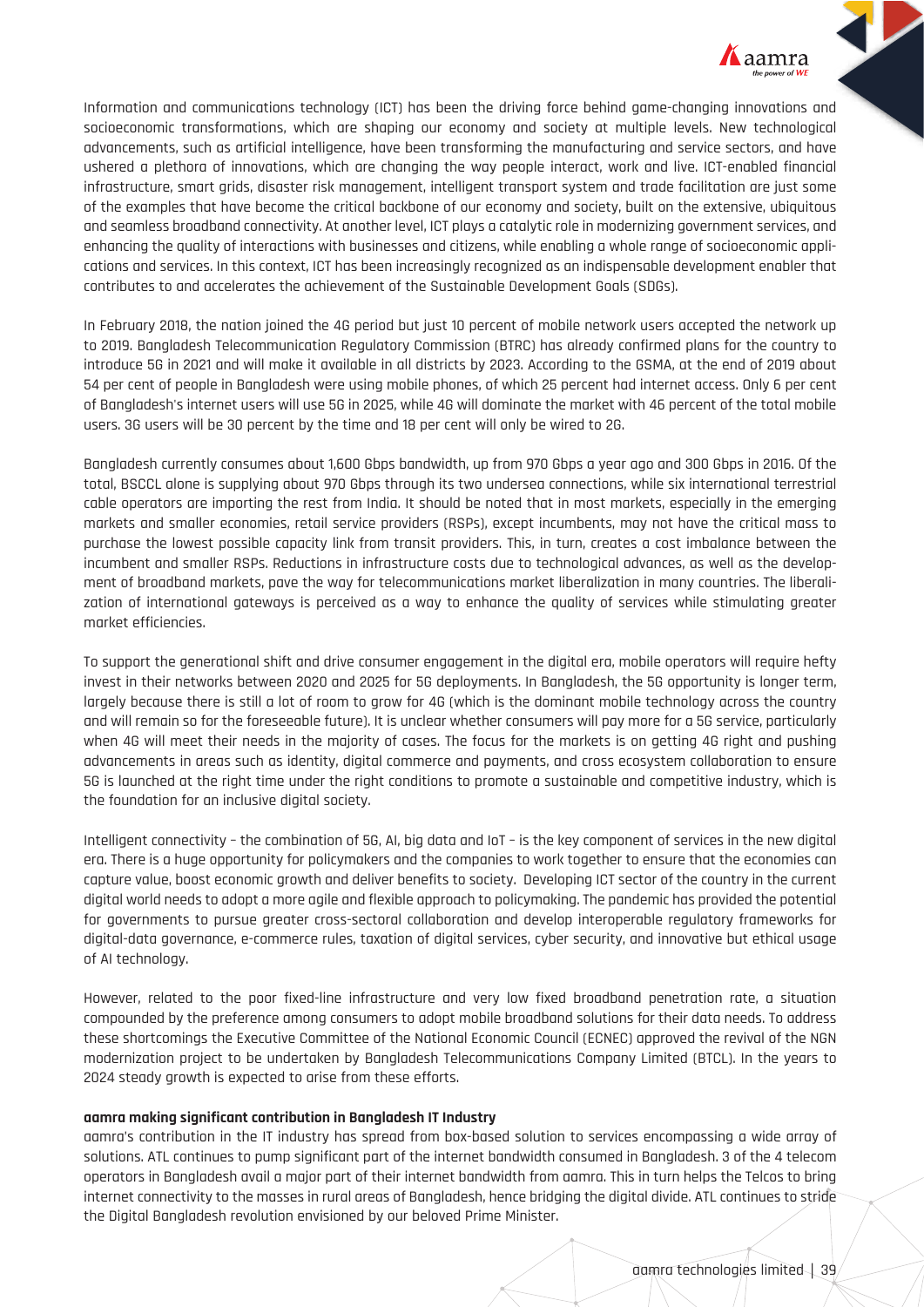During FY 2019-2020 we have deployed Thales' 10K series hardware security module (HSM) to protect end-to-end security for bKash, EBL (Eastern Bank Ltd), AIBL (Al-ArafahIslami Bank Ltd), DBBL (Dutch Bangla Bank Limited) and their customers.

ATL has provided middleware for payment of DESCO utility bills as part of our broader roadmap to digitize and automate payment of utility services in Bangladesh. We have completed User Acceptance Testing (UAT) for a large number of banks to synchronize payment of utility bills and our POS based solutions are running at full scale transacting crores of taka every month while ensuring flexible payment options for all.

We have pursued aggressively to expand our POS terminal coverage. ATL has deployed the nation's first next-generation, contactless POS machines equipped with cloud-based estate management system for the City Bank Ltd (CBL) and Islami Bank Bangladesh Ltd (IBBL) (this enables better management of functions and automatic upgradation of ther device software). Of the major banks, ATL is in due process of implementing similar solutions for Dutch Bangla Bank Ltd (DBBL), Eastern Bank Ltd (EBL) and Pubali Bank Ltd as well. By the end of December 2020, the number of POS terminals deployed by ATL during FY 2019-20 will exceed 10000 (ten thousand) in number.

ATL's dominance in the financial services industry was not just limited to POS terminal deployment as we have been offering card personalization services to the City Bank Ltd, Bangladesh's largest credit card distributor since 2009. ATL had previously updated their systems from magnetic stripe to chip based cards in 2012 and have further upgraded their system in 2020 by offering the nation's first ever fully contactless American Express credit cards. ATL has gradually upgraded contactless cards for banks offering Visa, Mastercard and China Union Pay Intl. (UPI) gateways as well.

Our businesses this year have experienced slower growth than expected from previous years to accommodate for the result of the Coronavirus pandemic that had affected businesses and operations worldwide. Our clients had to minimize their operations and many of our vendors and suppliers had to operate on a small scale. Despite the setbacks, our teams have been very vigilant and our technical teams have worked around the clock while maintaining adequate safety measures. We are confident in our ability to ensuring best-in-class solutions while maintaining our unflinching commitment to bring innovative and positive growth for our stakeholders.

#### **Product Categories & Services**

aamra technologies limited (ATL) maintains a very robust and industry-oriented portfolio of products and services. ATL's product and services can be broadly summarized in 3 categories.

- **i) Financial Services Industry (FSI):** FSI is one of ATL's prominent portfolio. Followings are lines of business within the FSI portfolio.
- Core Banking Solution (CBS): Currently ATL is one of the most reputed service provider CBS in Bangladesh. With our partner Infosys we are implementing Finacle CBS, which is the one of the most advanced and industry-leading CBS solution in the world.
- Hardware Security Module (HSM): ATL is the current market leader of HSM in Bangladesh. With vast experience of solution architecture and implementation of world-renowned Thales HSM, aamra currently holds the majority of market share in this space.
- Point of sale (POS): ATL was the first to introduce POS in Bangladesh in 1996. We are currently implementing the global leader of POS solution – Verifone. As of now, ATL holds more than 50% of POS market share in Bangladesh.
- Card Personalization:ATL is the leading provider of Card Personalization in Bangladesh. We are leading this market, by providing solutions from our partner NBS.
- Data Security: With decades of experience in the bag, ATL is a trusted name in the data security space. Majority of the banks are our customers, and we are the leading provider of Vormetric security solution.
- $\Box$  Utility Payment Solution: We are the pioneer in utility payment charging and billing solutions in Bangladesh. With DPDC and DESCO, we are currently charging the pre-paid cards of customers and also accepting the billing. This project is run in conjunction with our partner banks.
- **ii) Enterprise Solutions:** ATL provides wide range of enterprise solutions, suitable for large-scale enterprises and organization, who require customized and heavy-duty performance. Followings are the services in brief.
- Hardware and Software: ATL is a leading partner of Oracle in Bangladesh and is preferred by majority of the MNCs and Banks for Oracle related solutions.
- $\Box$  Routers and Switches: ATL has an expert team of engineers who specializes in the implementation of enterprise grade routers and switches. We have a moderately large portfolio of networking clients, specifically with CISCO hardware.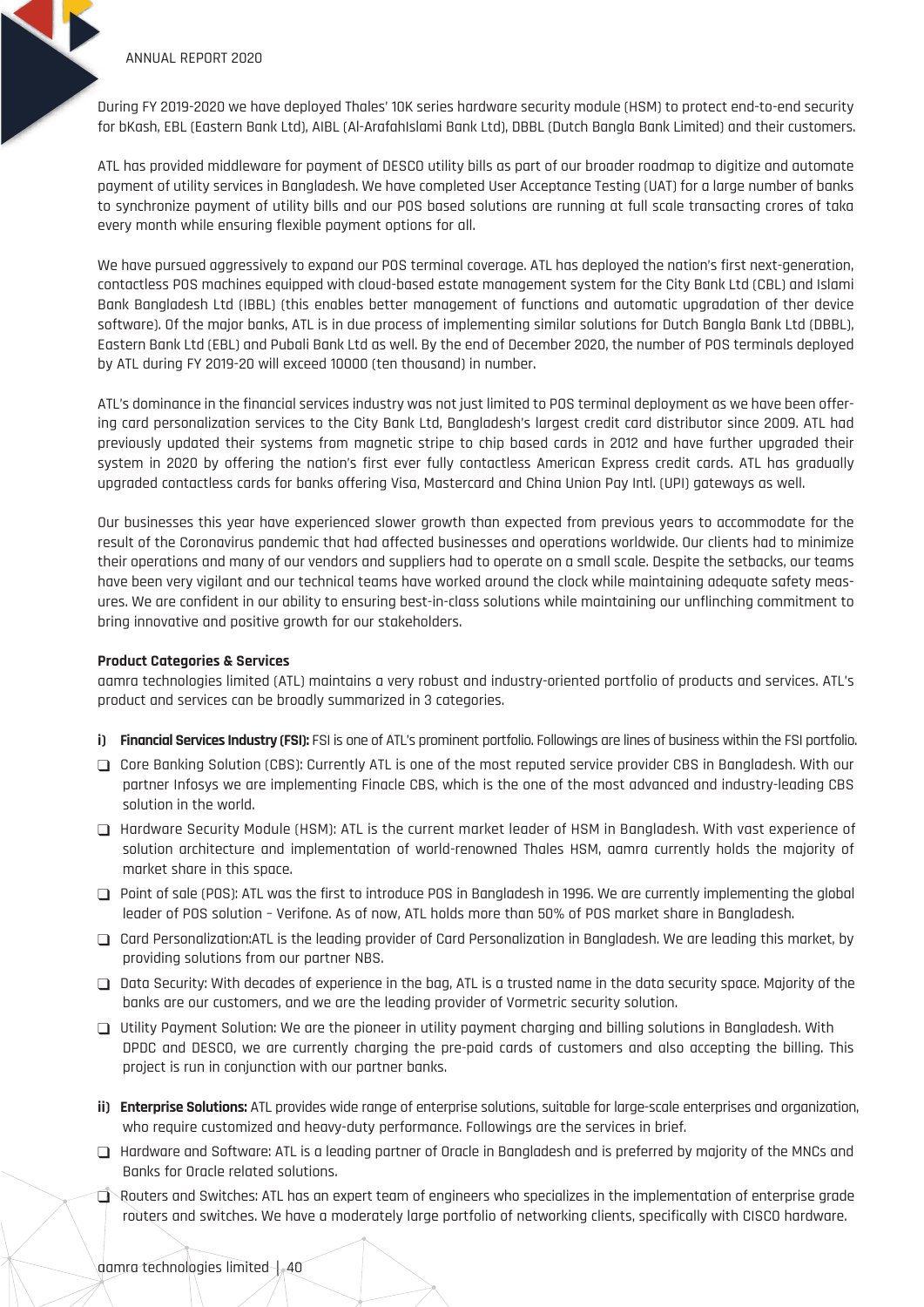

- Storage: We are currently a leading implementation partner of DELL EMC storage, providing support to a large number of enterprise clients.
- Virtual Machine and Cloud: We were the first in Bangladesh to build a state-of-the-art local cloud, customized for convenience of domestic customers and traffic. We have sizable footstep in the space of VM and private/public cloud.

iii) International Internet Gateway (IIG): ATL is the largest IIG of Bangladesh, approximately serving 30% of entire nation's bandwidth and more than 50% of telco bandwidth. Leading Telcos, i.e. Grameephone, Robi, Banglalink are serving billions of customers with 4G internet, which is served from the backbone of ATL. Additionally, we are serving ISPs nationwide. ATL provides a range of IIG solutions, i.e. Bulk Bandwidth, Global VPN, CDN & Cache hosting, IPLC/MPLS/PLC, IP Transit etc.

## **National and International Presence**

We were the first company in Bangladesh to establish an International POP, in Equinix, Singapore. We have expanded our operation globally, by establishing our second POP in Marseille, France. Additionally, we are connected with 5 International Exchanges (IXs) in Mumbai, Amsterdam, London, Singapore and Equinix. With this robust global infrastructure, we can provide our clients the fastest, smoothest and low-latency connectivity.



We have Private Network Interface (PNI) with major global content providers, i.e. facebook, AWS, Google, Verizon, Limelight, Tencent etc. Additionally, we are connected to the highest number of Tier-1 global ISPs, i.e. GTT, Telia, Orange, Tata, NTT, Century link, Cogent etc. To add to this, aamra maintains an extremely robust national infrastructure, with POPs spread around in strategic locations of the nation and nationwide network of data centers.

#### **Operating and Financial**

## **Performance of the Company**

The financial results of the Company for the year 2020 with a comparison of 2019 are summarized below:

| (BDT in millions except per share data) | 2020    | 2019    |
|-----------------------------------------|---------|---------|
| Revenue                                 | 1615,50 | 1364.95 |
| Gross profit                            | 253.54  | 251.82  |
| Operating profit                        | 158.77  | 164.36  |
| Profit before tax                       | 100.02  | 102.75  |
| Tax                                     | 14.91   | 26.36   |
| Profit after tax                        | 85.11   | 76.38   |
| Earnings per Share (EPS)                | 01.46   | 01.31   |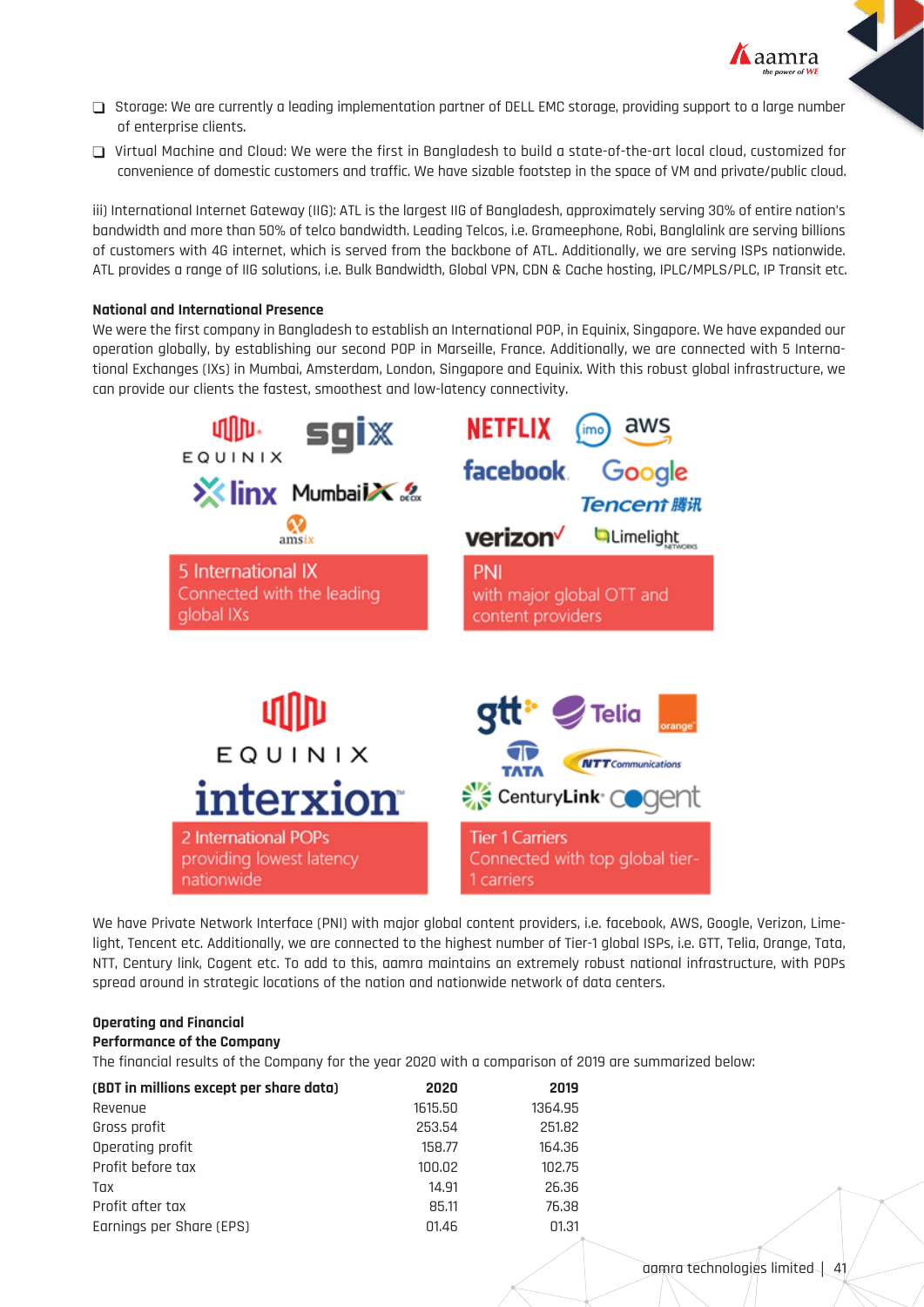Bangladesh is one of the top four countries in terms of 'improvement and remarkable growth' in digital economy in the last four years.Bangladesh currently consumes about 1,600 Gbps bandwidth, up from 970 Gbps a year ago and 300 Gbps in 2016.Internet usage during COVID had shot up 15 per cent as people were increasingly relying on digital life for communication, work and entertainment to escape the doom and gloom brought on by the novel virus.Like other parts of the world, more aspects of the daily lives of the people in Bangladesh have moved online. More and more people were and are working from home as a result of the pandemic.People are using more and more internet-based services, watching movies, playing video games and browsing YouTube, pushing up overall internet bandwidth consumption.Many offices also switched to virtual alternatives to ensure the safety of their staff as well as keep their operations float.With these developments, the bandwidth use by corporate houses has declined but home consumption has surged more than 30 per cent.

ATL continues to pump significant part of the internet bandwidth consumed in Bangladesh. 3 of the 4 telecom operators in Bangladesh avail a major part of their internet bandwidth from aamra. This in turn helps the Telcos to bring internet connectivity to the masses in rural areas of Bangladesh, hence bridging the digital divide.

During 2019-20, the turnover of the Company was BDT 1615.50mn as against BDT 1364.95 mn during FY 2018-19 registering an increase of 18.35%. The Company posted a Profit Before Tax from continuing operation of BDT 100.02 mn during the year as against BDT 102.75 mn of previous year registering a slight decrease of 2.67%. The Profit After Tax from continuing operation during FY 2019-20 is BDT 85.11 mn as against BDT 76.38 mn in FY 2018-19 registering an increase of 11.42%.

During FY20, the gross profit is BDT 253.54 mn which was BDT 251.82 mn registering a steady performance. During the year the company paid tax of BDT 14.91mn which was BDT 26.36 mn in 2019. The revenue growth was mainly driven by boost in IIG sales during the last quarter of the year where margin is comparatively lower than other sales portfolio impacted on the overall profitability of the Company.

#### **Product or Segment wise performance**

During FY19-20, the sales of Bandwidth, equipment, services, and software the mainstream products of the company collectively generated BDT 1615.50 mn which was BDT 1364.95mn in the previous year registering an increase of 18.35%. Out of total revenue generated this year IIG, equipment, services, and software contributed 76.60 percent, 13.90 percent, 20.33 percent, and 8 percent respectively. Despite countrywide lockdown for the last two months of this financial year for controlling the spread of deadly Coronavirus, the equipment, service, and software sales abled to show a steady performance compared to the last year. As internet usage during COVID had shot up, the company observed a sharp increase in IIG sales.

#### **Significant deviation in operating results & significant variance between quarterly and annual results**

Despite the devastating impact of COVID-19 aamra technologies limited able to conclude the year with enhanced turnover. There was no significant deviation from the last year's operating result and between quarterly and annual financial results.

#### **Five years data**

Key operating and financial data of preceding 5 (five) years of the Company has been summarized on page 09 of this Annual Report.

#### **Capital Expenditure**

The Total Capital Expenditure on acquisition of Property, plant, computer applications, software and equipment, of the Company amounted to BDT 45 million. The detailed note on acquisition of Property, Plant and Equipment is given under the note no 4 of the financial statements.

#### **Capital Infusion**

During the year, there was an equity capital infusion of 2.76crore resulted reflection of issuance of 2,768,469 equity shares at BDT 10 per share for 5% stock dividend for the year 2019. Consequent to this, the paid-up equity share capital stands increased to 58.13crore from 55.36crore.

#### **Related party transaction**

Compliant steps have been taken by the Board to avoid any conflict of interests that may arise, in transacting with related parties as per the definition of IAS. A statement of related party transactions has been presented in note no. 29 of the Financial Report.

aamra technologies limited | 42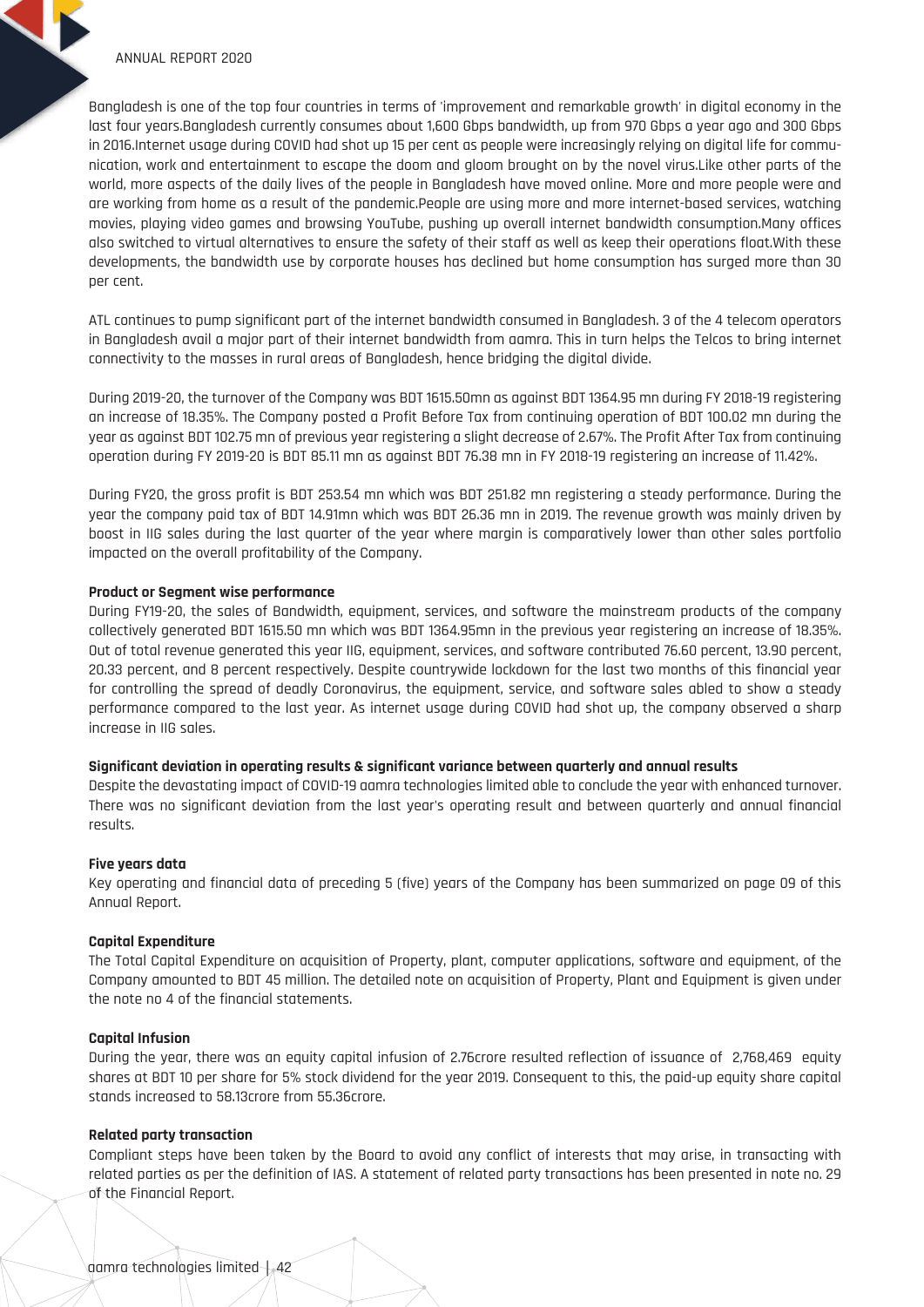

# **Events occurring after the reporting date**

As at the date of this report, the directors are not aware of any matter or circumstance that has arisen since the end of the year 2020 that has significantly affected or may significantly affect the operations of the Company, the results of its operations or its state of affairs, which is not already reflected in this report other than the following:

On October 27, 2020, aamra technologies recommended 10 percent cash dividend. Details of the recommended dividend during the financial year are disclosed in Note 36 of the Financial Report.

#### **Material changes after Balance Sheet date (June 30, 2020)**

There have been no material changes and commitments between the end of FY20 and the date of this report, affecting the financial position of the Company.

#### **Appropriations of profit**

Taking into account the profit available for distribution after complying with the regulatory requirements, the Board recommended 10 percent cash dividend for the year ended June 30, 2020 for approval of Shareholders in the thirty first Annual General Meeting. The Board proposed the following appropriations:

|                                               | Amount in million BDT |
|-----------------------------------------------|-----------------------|
| Net profit for the year 2019-20               | 85.11                 |
| Retained earnings at the beginning of 2019-20 | 251.28                |
| Dividend for 2019                             | 55.37                 |
| Total profit available for appropriation      | 281.02                |
| Proposed Dividend                             | 58.14                 |
| Retained earnings                             | 222.89                |

#### **Dividend**

The Company will be paying 10% cash dividend for the year ended 2020. The Board of Directors in its meeting held on 27 October 2020 recommended "10% cash" dividend for the year 2020. As per article-89, Schedule-1 of the Companies Act 1994, dividend shall be declared out of profit i.e. from current year's profit and from previous years' retained profit. During the year ended the company has registered profit of BDT 85.11mn.

aamra technologies aims to provide commendable and sustainable rate of dividend to its shareholders and the Company has been paying dividend consistently for many years.

The Board of Directors affirm that no bonus share or stock dividend has been or shall be declared as interim dividend.

#### **Contribution to the National exchequer and the economy**

During the year 2020, the company contributed a total amount of BDT 12.40 million as Corporate Tax, BDT 13.66 million as TDS and BDT 195.15 million as VAT, in total BDT 208.81 million was paid to the national exchequer. aamra technologies always uphold its responsibilities to the development of the society and the country as a whole. We encourage our employees to participate in social and charitable programs.

#### **Annual General Meeting**

Annual General Meeting is the biggest program for the Company in a year. All shareholders are encouraged to attend and/or participate in AGM to deliberately give their opinion regarding any facts of the company. Shareholders can attend in person or send a proxy as their representative. The notice of AGM and proxy form is also available for all shareholders in the official website.

The notice of the Thirty First Annual General Meeting is given on page 07 of this Annual Report. A summary of the agenda is given below:

Ordinary Business :

- Adoption of Directors' Report, Auditors Report and Audited Financial Statements;
- Declaration of dividend;
- Re-appointment of retiring Directors;
- Appointment of Statutory Auditors and compliance auditor.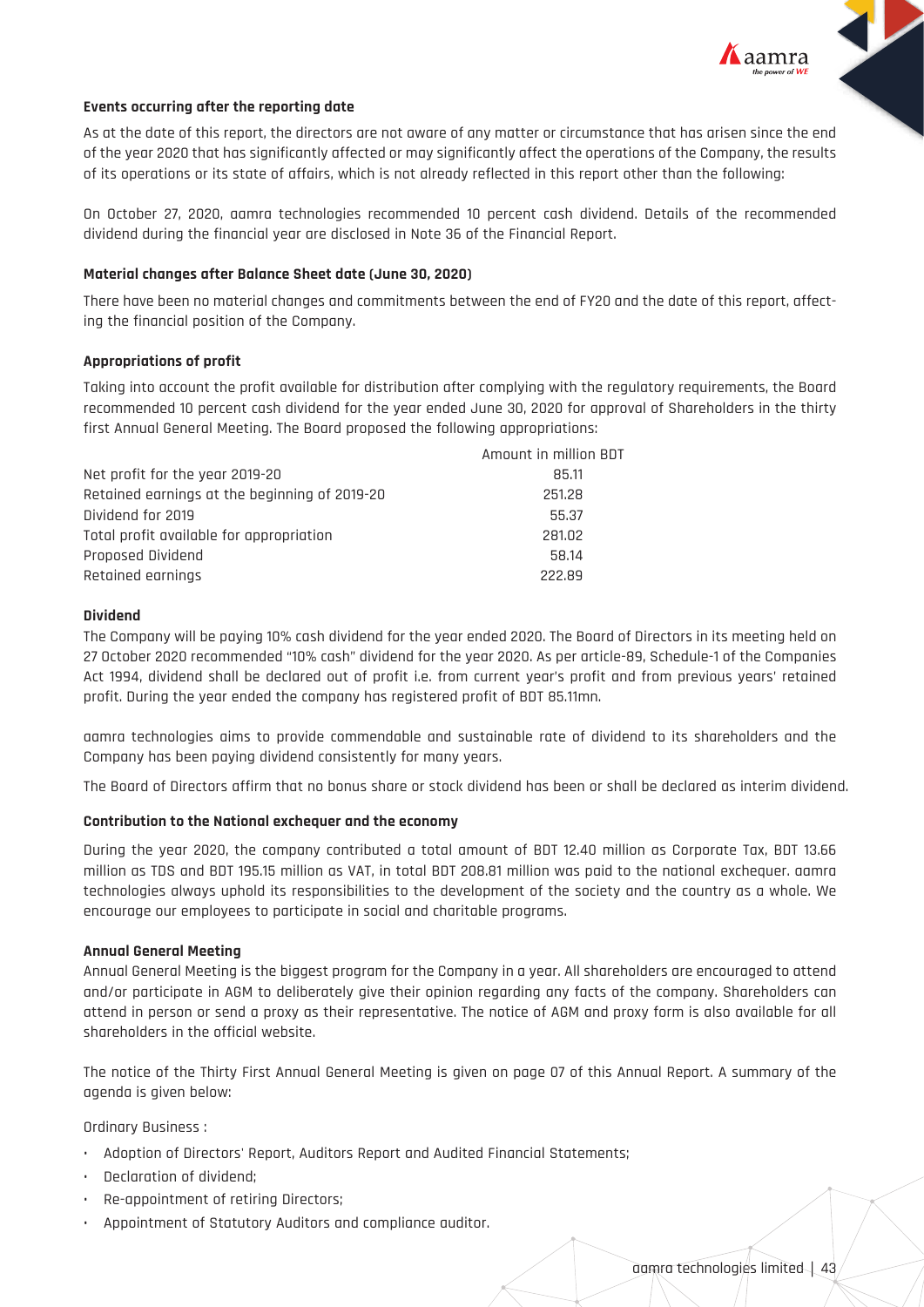Special Business : Nil

## **Notice of the Annual General Meeting**

Notice of the Thirty First Annual General Meeting of the Company is given on page no. 07 of the Annual report.

#### **Management Discussion and Analysis**

A management discussion and analysis signed by Managing Director regarding he Companies operation and position along with a brief discussion of changes in the financial statements has attached in the page no. 26.

#### **Directors' statement pursuant to the disclosure and transparency**

The Directors confirm that to the best of each Director's knowledge and belief:

- The financial statements, prepared in accordance with IAS/IFRS, give a true and fair view of the assets, liabilities, financial position and results of the Company, and
- The management report contained in the operational and financial review includes a fair review of the development and performance of the business and the position of the company, together with a description of principal risks and uncertainties that may face.
- The internal control system is properly designed, implemented and effectively monitored.

## **Accounting policies and maintenance of books of accounts**

The Directors consider that in preparing the Financial Statements, the Company has used appropriate accounting policies, consistently applied and supported by reasonable and prudent judgments and estimates and that the International Accounting Standards have been followed. In preparing financial statements, information has been obtained from the books of accounts, which have been maintained properly as required by the applicable rules and regulations. Directors' responsibilities of preparation of Financial Statements

The Directors are of the view that the Annual Report and Company's financial statements have been prepared in accordance with applicable laws and regulations and as per requirement of regulatory authorities. The Board confirms that a true and fair view of the state of the affairs of the Company has been ensured while preparing the Financial Statements of the Company.

#### **Observance of IAS, BAS, BFRS & applicable laws**

The Directors have the responsibility for ensuring that the Company keeps accounting records which disclose with reasonable accuracy the financial position of the Company and which enable to ensure that the financial statements comply with the Companies Act, 1994, the Securities and Exchange Rules, 1987 and other applicable laws. The Directors also confirm that the financial statements have been prepared in accordance with the International Accounting Standards and other applicable rules and regulations.

#### **Fairness of the accounts**

The Directors accept responsibility for the annual financial statements, which have been prepared using appropriate accounting policies supported by reasonable and prudent judgments and estimates, in conformity with International Financial Reporting Standards (IFRS) and the requirements of Companies Act, 1994. The Directors are of the opinion that the financial statements give a true and fair view of the state of the financial affairs of the Company and of their profits for the year ended June 30, 2020.

#### **Internal control**

Internal control including financial, operational and compliance controls and risk management systems, maintained by Management and that was in place throughout the financial year and up to and as of the date of this report, is adequate to meet the needs of the company in its current business environment. The Internal Audit regularly reviews of the aamra technologies operations, examine the business processes and evaluate the adequacy and efficiency of financial and operating controls and highlights significant risks. Management follow up and review the status of actions on recommendations made by the internal control. The Board reviews regular reports from the management on the key operating statistics, as well as legal and regulatory matters. The Board also approves any changes or amendments to the company's policies.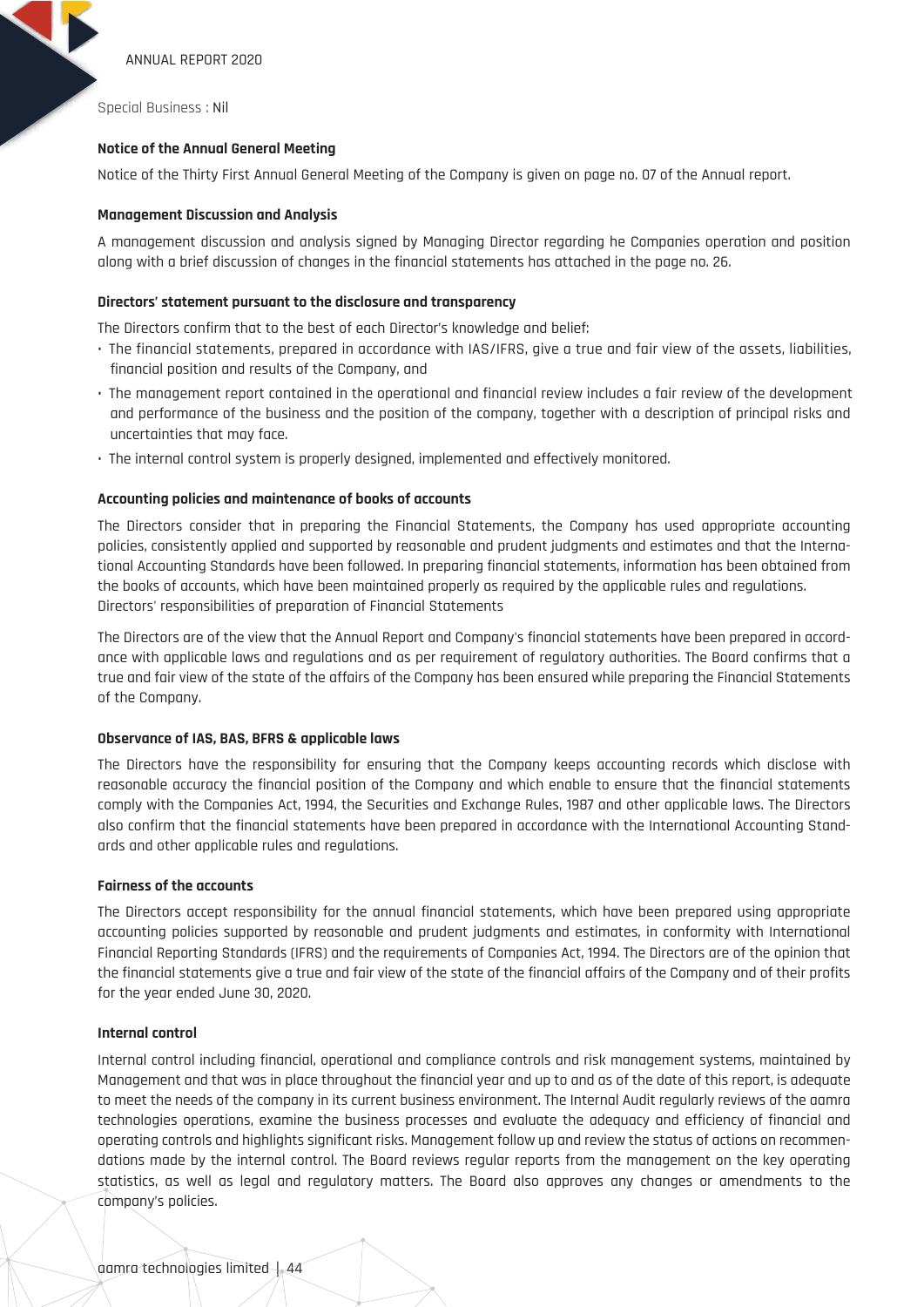

There are policies and procedures in place to ensure compliance with internal control and the prescribed laws and regulations. These policies and procedures are set out in the company's Standard Practice Instruction and are updated from time to time in tandem with changes to the business environment or regulatory guidelines.

## **Risk and concerns**

The Board of Directors is in charge of determining the Company's fundamental attitude toward risk while setting out the risk principles as well as the level of risk exposure. The Board of Directors are responsible for formulating risk policies, determining methods to measure and manage risk, setting commensurate risk limits and monitoring their performance.

Fundamental principles of aamra technologies risk management philosophy are:

- Effectively managing and monitoring credit, interest rate, liquidity, market and operational risk and providing for appropriate allocation of capital among the types of risk.
- Managing risk in a forward-looking manner and identifying and analyzing risks from the beginning with the help of steering risk strategies, models and parameters.
- Creating maximum value for the shareholders, depositors and employees in long term.
- Being financially reliable and strong and establishing business relations with the stakeholders that will last for many years by creating the image of a profound institution that will stay in business permanently.
- Complying with Companies Act, Rule and Regulations of BSEC, Listing Regulations of Stock Exchanges and other guiding principles of BSEC.

#### **Going concern**

The Board of Directors has reviewed the Company's overall business plans, strategies and is satisfied that the Company has adequate resources to continue its operations in the foreseeable future. Accordingly, the financial statements of the Company are prepared based on the going concern concept.

#### **Directors' Responsibilities for Financial Statements**

The Board is responsible to present a fair, balanced and understandable assessment of the Company's position and prospect as part of good corporate governance and to that end the directors confirm to the best of their knowledge that-

- the Financial Statements, prepared by the Management of the Company, present fairly its state of affairs, the result of its operations, cash flows and changes in equity;
- proper books of account as required by the law have been maintained;
- appropriate accounting policies have been consistently applied in preparation of the Financial Statements and that the accounting estimates are based on reasonable and prudent judgements;
- the Financial Statements prepared in accordance with IAS//IFRS;
- the Financial Statements prepared on going concern basis;
- the minority shareholders have been protected from abusive action by or in the interest of controlling shareholders acting either directly or indirectly and have effective means of redress;

#### **Directors' Responsibility to Internal Control System**

The Board of Directors are responsible to ensure that the system of internal control is sound in design and has been effectively implemented and monitored. In this regard, the board has taken proper steps and sufficient care in building a system of internal control, which is reviewed, evaluated and updated regularly. The internal audit department of the Company conducts periodic audit to provide reasonable assurance that the established policies and procedures of the Company are consistently followed. The Audit Committee consists of three members from the Board of Directors. The Chairman of the Audit Committee is an Independent Director.

#### **Corporate governance**

Fundamentally, the conduct of the Company is guided by our core values, our code of ethics and a commitment to openness and transparency. ATL's Board of Directors endeavors always to provide learned and strategic direction for the Company through applying the highest standards of corporate governance practice. To this end, we comply with all reporting regulations and requirements as defined in the Code of Corporate Governance issued by the Bangladesh Securities and Exchange Commission. Strengthening the policies and procedures by accommodating the changes in legislation and perspectives is our routine application to protect the Company from risk and introduce new policies necessary to steer the company on right and clear strategic direction. We work to ensure all governance matters are transparent to stakeholders as well as shareholders through channels such as the Annual General Meeting (AGM), quarterly financial statements and this annual report. The Board of Directors of the Company has always committed to maintain and practice an effective corporate governance structure.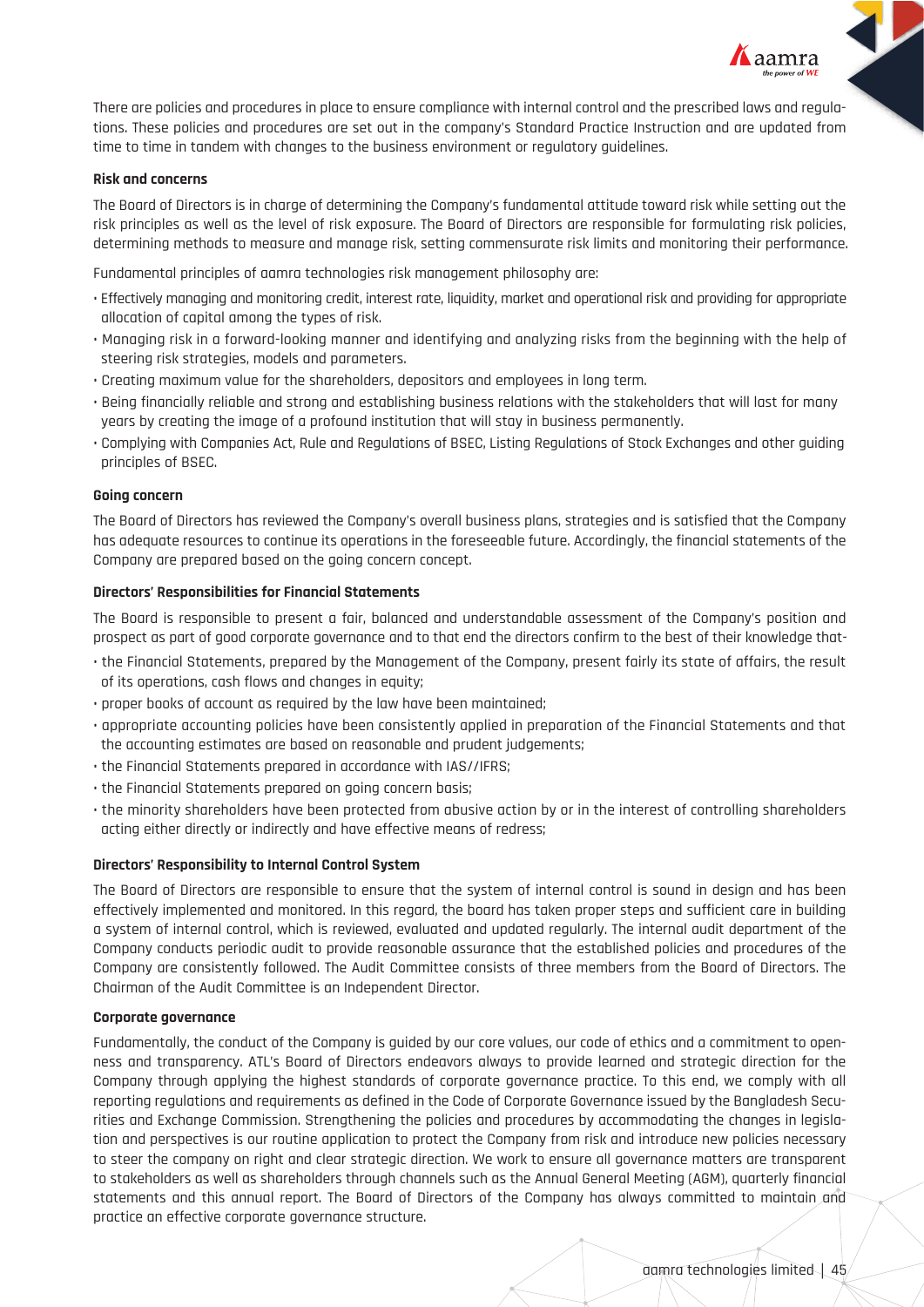## **Directors' meeting, attendance & remuneration**

During the year ended June 30, 2020 total 13 meetings were held. During this year, all of the Directors serving on the Board attended were more than 80 percent of the aggregate of the total number of meetings of the Board of Directors. The attendance in the Board and Committee meetings by each Director is given in Annexure-l of this Annual Report.

# **Directors to retire, re-appointment and biographies of the Directors-**

As per Article 90 of the Articles of Association of the Company, one-third of the Directors of the Company are required to retire by rotation at each Annual General Meeting (AGM). The retiring Directors are eligible to stand for re-election. In this connection the following Directors will retire in the 31st Annual General Meeting and being eligible offered themselves for re-election:

- i) Syeda Munia Ahmed
- ii) Fahmida Ahmed

The Nomination and Remuneration Committee reviewed the nomination of the above retiring directors and recommended the board for re-appointment. Accordingly, the board recommended re-appointment of retiring directors for re-election.

Biographies of the Directors (including retiring Directors) and the names of the Company where they have interest are mentioned in the Director's profile section.

# **Report on the compliance of the conditions of BSEC's notification**

In accordance with the BSEC's Notification dated June 3, 2018, the Board of Directors are required to report on the compliance of certain conditions. The notification was issued for the purpose of establishing a framework for ensuring good governance practices in the listed companies for the interest of the investors and the capital market. The overall shareholding pattern and a statement on the compliance with the BSEC's conditions is given on Annexure-II and Annexure-III of this annual report.

# **Pattern and distribution of shareholding**

As on June 30, 2020 the paid up capital of the Company is Tk. 581,378,640 subdivided by 58,137,864 shares of Tk. 10 each where the Sponsor Shareholders holding is 30%. The overall shareholding patterns of the Company as at the end of the year 2020 is shown in Annexure-ll of this Annual Report.

## **Substantial shareholdings**

BSEC's Corporate Governance Notification dated June 3, 2018 requires a listed company to disclose in the Directors' Report, the list of shareholders holding ten percent or more voting interest in the Company. Shareholders who hold ten percent or above shares in aamra technologies including the shareholding status of all sponsors shareholders as on June 30, 2020 is given in Annexure-ll of this Report.

## **Corporate responsibility**

aamra technologies defines Corporate Responsibility as operating with integrity at all the times, sustaining the Company's long-term viability while contributing to the present and future well-being of all stakeholders.

At aamra technologies, we recognize that we have certain responsibilities to our clients, shareholders, employees and to the communities in general. But the biggest contribution of the Company has to make the long-term sustainability of its business.

We value our shareholders and their rights. We are always committed towards our shareholders to preserve their rights and to enhance their return as much as possible. Considering this fact themanagement of aamra technologies gives its best effort to:

- Keep standard operating performance that ranks among the best in the industry;
- Ensure Effective corporate governance;
- Provide Full and complete financial information;
- Give attractive dividend.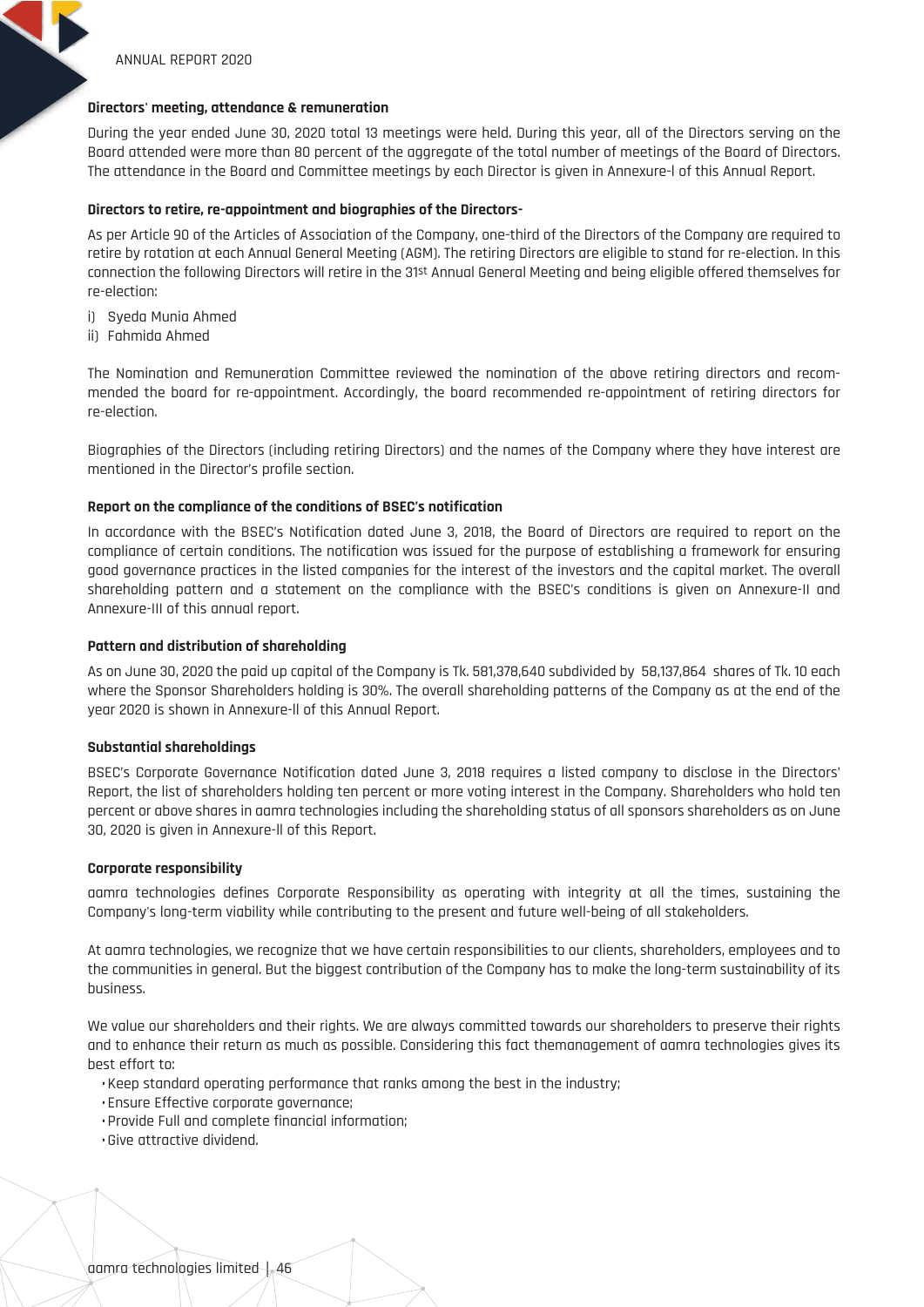

aamra technologies is committed to be equal opportunity employer, adhering to the highest social standards, the company seeks to provide a superior working environment for its employees based on diversity and respect for the importance of the individual. Based on these aamra technologies is committed to:

- Provide a workplace in which employees are respected;
- Encourage a management style that empowers and develops employees;
- Ensure proficient training and development program that emphasis the employees to add value;
- Measure progress in employment practices and employee morale.

## **Business ethics**

Our customer welfare comes first. We ensure understanding our client's need, extending facilities to the right clients at just terms. We care our clients to enjoy consistent continuous service wherever we operate. We have have complain box for taking care of customer complaints with highest priority. All our Board, Management and employees strictly follows regulatory guidelines, instructions and all applicable laws, rules and regulations of the country.

## **Audit information**

The Directors who held office at the date of this Director's Report confirm that:

- So far as the Directors are aware, there is no relevant audit information of which the company's auditors are unaware; and
- The Directors have taken all the steps that they themselves ought to have taken as Directors in order to make them selves aware of any relevant information and to establish that the company's Auditors are aware of that information.

## **Auditors**

Malek Siddiqui Wali, Chartered Accounts have expressed their willingness to become the statutory auditor of the company for the FY-2020-2021. In this regard the Audit Committee scrutinized and reviewed their proposals and recommended to the Board to appoint Malek Siddiqui Wali, Chartered Accounts as the external auditor of the Company for the FY-2020-2021.

The Board in its meeting held on October 27, 2020 recommended the shareholders to reappoint Malek Siddiqui Wali & Co., Chartered Accounts at a remuneration of Tk. 2,00,000 plus VAT.

The Audit Committee scrutinized and reviewed the proposals of G. Kibria & Co., Chartered Accountants to be compliance auditor of the company and recommended to the Board for appointment.

The Board in its meeting held on October 27, 2020 also recommended the shareholders to appoint G. Kibria & Co., Chartered Accounts at a remuneration of Tk. 25,000 plus VAT as the compliance auditor for the year 2021.

## **Credit Rating**

National Credit Ratings Limited reaffirms AA- (AA Minus) in the long term and ST-2 in the short-term rating of aamra technologies limited on the basis of Company's latest year-end financials of 2019. This rating is valid till July 21, 2020.

## **Our employees and environment**

The Management of aamra technologies beliefs that Human Resources of any organization can make the difference in the Industry. Considering this thought aamra technologies recruits competent people, develop them as per the demand of the time and situation, and retain them with competitive and standard motivation-award and retention policies and practices.

The Company is committed to creating a working environment based on the values of equal opportunity, diversity and meritocracy. All the Company's activities are reinforced by its governance structure, which complies with the leading codes of best practices.

With respect to issues that are relevant to its operating environment, aamra technologies promises to:

- Avoid and discourage discrimination and provide equal opportunity and respect diversity;
- Ensure frequent interaction between employees and senior Management for constructive development in systems & procedure;
- Support employee efforts to achieve a healthy work-life balance;
- Organizing Training & Seminar for employee development
- Ensuring best HR practices